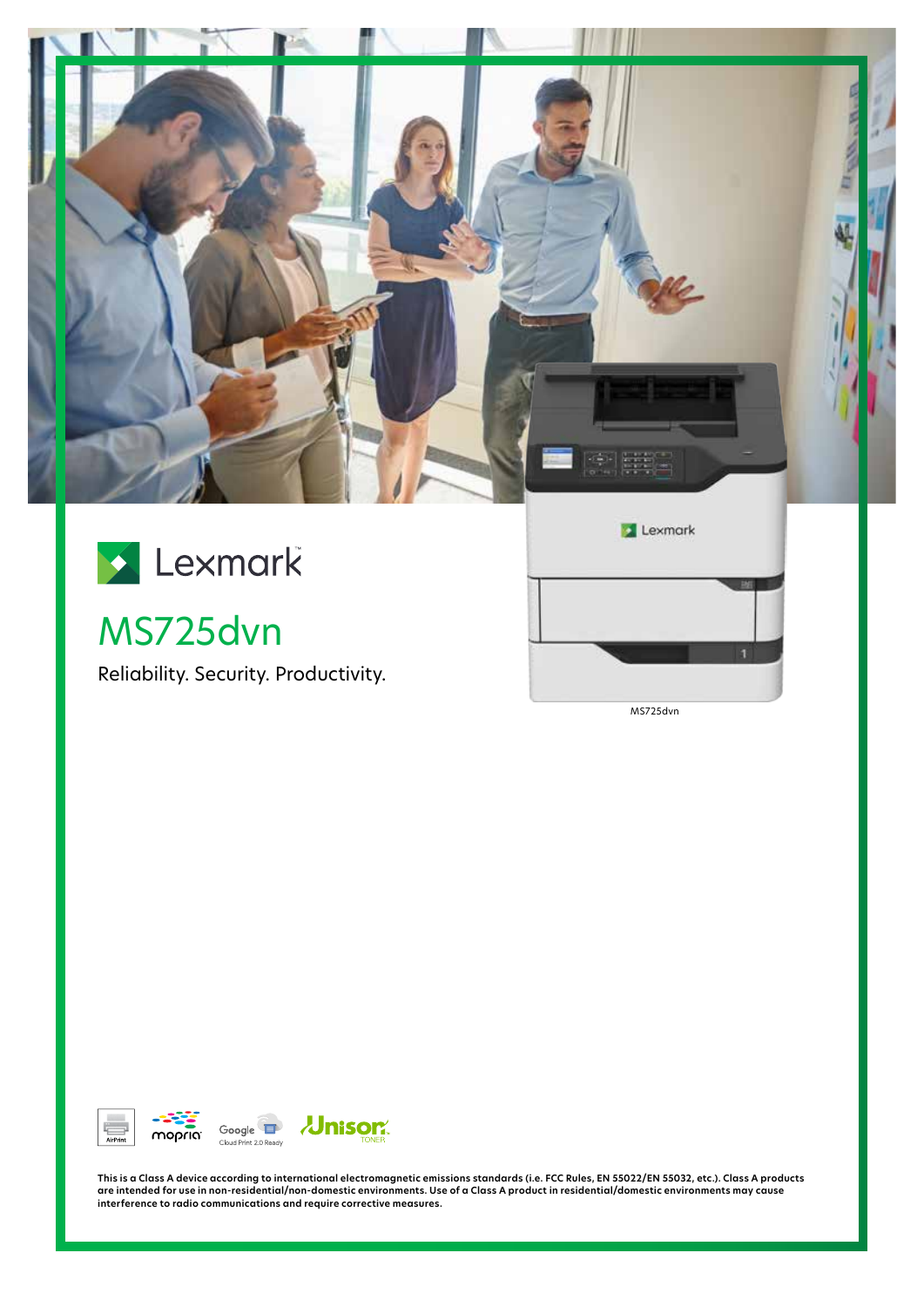## Lexmark MS725dvn

**The Lexmark MS725dvn reliably prints in a wide range of sizes on diverse materials, from small, narrow-format papers to vinyl outdoor media. Its ease of use, robust media handling and full-spectrum security all complement its comprehensive connectivity options and up-to 52-page-per-minute output\*.**



### **Get more done**

- ▶ Take advantage of a wide range of sizes and diverse materials—from small, narrow-format papers to vinyl outdoor media.
- } Powerful 1-GHz dual-core processor and 512 MB memory drives printing at up to 52 ppm.\*
- } Robust paper handling includes reliable feeding of a wide range of media types and sizes, up to 4400 sheets of standard input and optional finishing
- ▶ Connect via Ethernet, USB, or simple mobile printing options.

#### **Interact with ease**

- } 6 cm colour LCD lets you configure, interact and monitor vital system information.
- } Front access to the paper path and power button means you'll virtually never have to access the back of the device, allowing placement in or on cabinets.
- $\blacktriangleright$  Innovative serviceability features, starting with singledoor access to parts and supplies, help you resolve problems quickly.

#### **Ready when you are**

- Long-life fuser and imaging components extend uptime.
- Unison™ Toner replacement cartridges deliver up to 55,000 pages\*\* of high-quality printing.
- } Steel frame and durable design stands up to heavy use and harsh environments.

#### **Full-spectrum security**

} Lexmark's full-spectrum security architecture helps keep your information safe—in the document, on the device and over the network.



#### **Built for planet earth**

- } Energy management features reduce power consumption in active use or sleep mode.
- } Standard two-sided printing saves paper.
- } Recycle cartridges through the award-winning Lexmark Cartridge Collection Programme (LCCP).

\*Print and copy speeds measured in accordance with ISO/IEC 24734 and ISO/IEC 24735 respectively (ESAT). For more information see: www.lexmark.com/ISOspeeds.<br>\*\*Average standard page yield value declared in accordance with I

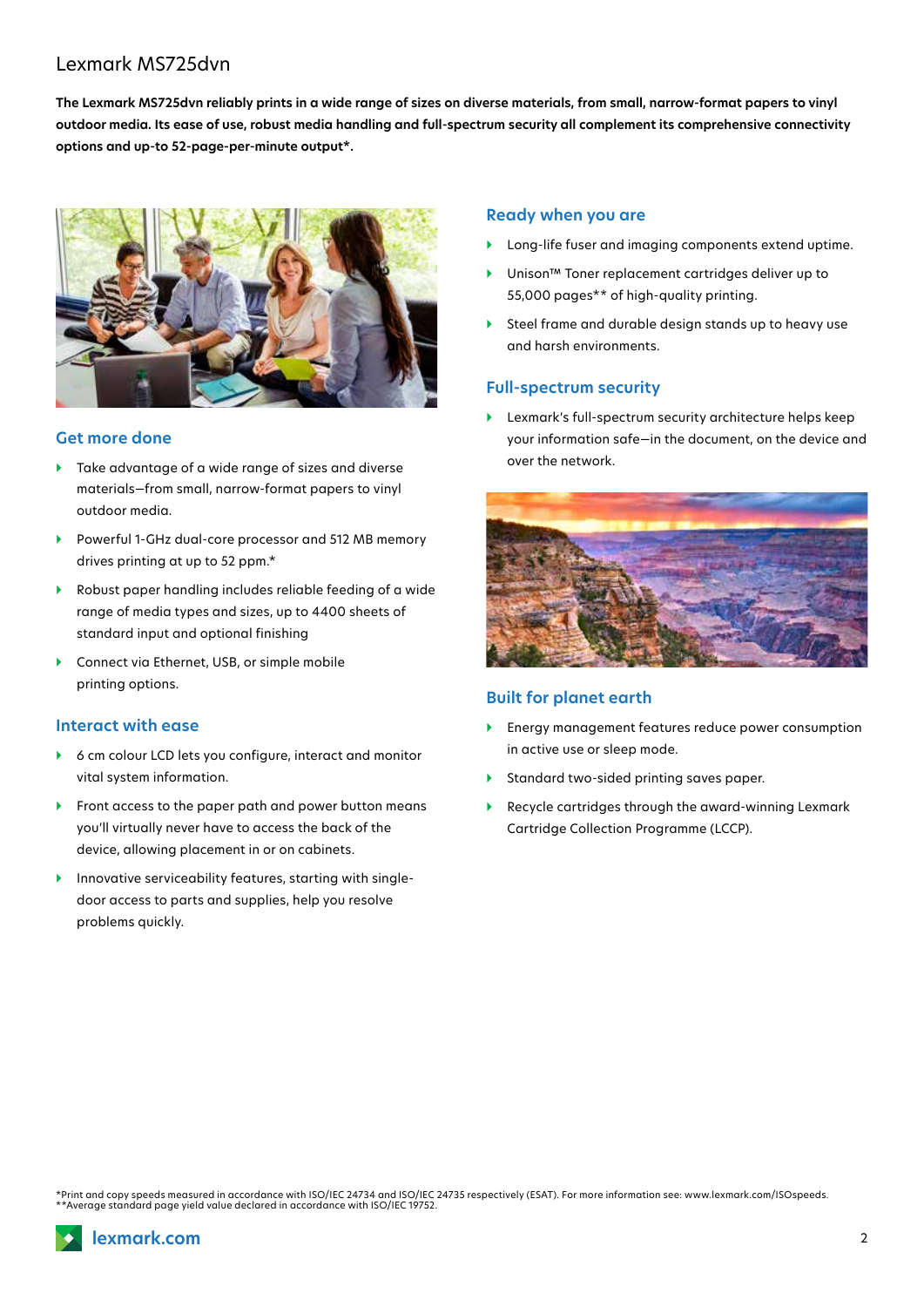## Lexmark MS725dvn



- 1 MS725dvn with 6 cm display 445 x 428 x 510 mm
- 2 100-sheet multipurpose feeder Dimensions included as part of base model
- 3 550-sheet tray Dimensions included as part of base model
- 4 550-sheet tray 110 x 428 x 510 mm
- 5 2100-sheet tray 350 x 428 x 510 mm
- 6 Caster base 126 x 521 x 693 mm





- 7 Staple, hole punch finisher 263 x 462 x 507 mm
- 8 Staple finisher 246 x 435 x 414 mm
- 9 Output expander 165 x 421 x 380 mm
- 10 4-Bin mailbox 272 x 421 x 384 mm
- 11 High capacity output expander 310 x 421 x 335 mm
- 12 250-sheet tray 80 x 428 x 510 mm
- 13 550-sheet lockable tray 110 x 428 x 510 mm
- 14 250-sheet lockable tray 80 x 428 x 510 mm
- 15 Swivel cabinet 263 x 476 x 600 mm
- 16 Adjustable printer stand 584.2 x 596.9 x 596.9 mm
- 17 Spacer to add additional height 110 x 428 x 510 mm

Standard Optional

Note 1: Supports up to 4 optional trays. For maximum paper input capacity, instal 3 optional 550-sheet trays and one optional 2100-sheet tray. When a 2100-sheet tray is installed, it must be the bottom tray, and a caster base is required.

Note 2: Supports many output configurations, including: any combination of up to three output expanders and 4-bin mailboxes; OR staple finisher with 4-bin mailbox; OR staple finisher with output expander; OR output expander with high capacity output expander; OR the staple, hole punch finisher; OR any single output option by itself. When installing the optional stapler, it must always be on top. When installing the optional high capacity output expander, it must always be on the bottom.<br>Note 3: All measurements are shown as height x width x depth. For Guide at http://www.lexmark.com/publications/furniture\_safety/

© 2018 Lexmark. All rights reserved.

Lexmark, the Lexmark logo and Unison are trademarks of Lexmark International, Inc., registered in the United States and/or other countries. AirPrint® and the AirPrint Logo® are trademarks of Apple, Inc. ENERGY STAR® is a U.S. registered mark. Google Cloud Print™ is a trademark of Google, Inc. MOPRIA®, the Mopria® Logo™ and the Mopria® Alliance logos are trademarks, service marks, and certification marks of Mopria Alliance, Inc. in the United States and other countries. All other trademarks are the property of their respective owners.

This product includes software developed by the OpenSSL Project for use in the Open SSL Toolkit (http://www.openssl.org/).